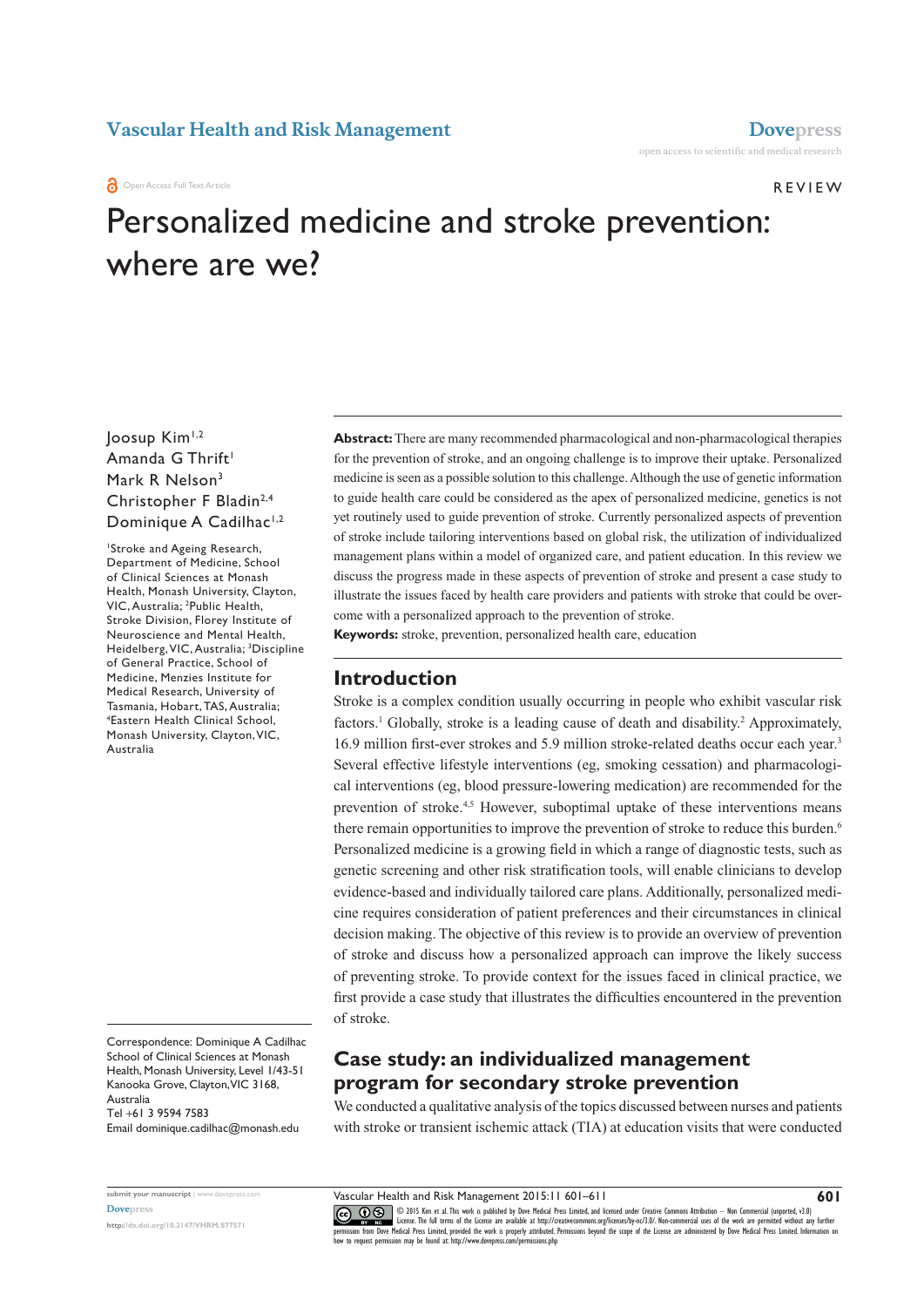as part of the intervention tested in the STAND FIRM (Shared Team Approach between Nurses and Doctors For Improved Risk factor Management) randomized controlled trial.<sup>7</sup> The aim of the STAND FIRM trial was to improve the management of risk factors in people who returned home after being hospitalized for stroke or TIA. Briefly, the intervention included the use of a management plan that was prepared following a comprehensive risk factor assessment.

Nurses conducted education visits after the baseline assessment, and after 3-month and 12-month outcome assessments using a standard education syllabus on the prevention of stroke. The education provided was tailored to each patient and so parts of the syllabus were discussed only when relevant to the patient. Standardized literature on a range of topics was provided to patients at their request. However, the nurses often discussed topics outside the scope of the regular syllabus. The nurses also encouraged patients to discuss their main concerns of having had a stroke or TIA, and documented these concerns. The nurses also documented the advice they provided to patients to help resolve their main concerns, as well as information provided on stroke prevention using a pro forma specifically developed for these visits. An inductive approach was used to identify and summarize the major themes and subthemes derived from content analysis of these data.<sup>8</sup>

# Information requirements: knowledge gaps and misconceptions

Patients reported a variety of issues with the information provided to them regarding their stroke. Some patients reported to the nurses that they did not know the reason they suffered a stroke. This appeared to be a source of anxiety for these patients. Many patients also reported not understanding the reasons why their medications had been prescribed to them. In these instances, the nurses explained the causes of stroke, explained the reasons for taking the medications, and/or encouraged patients to take further interest in their medications.

Some patients were only partially aware of the reasons for being prescribed their medications and had misconceptions about the need for secondary prevention medications when risk factors were within a normally acceptable range. Other patients, who had suffered an ischemic stroke, were unhappy to be taking a cholesterol lowering medication while others questioned the need for these medications since they believed their cholesterol levels were satisfactory. For some patients, this desire to cease medication was influenced by the side effects experienced from taking the medication. For

example, at the education visit that occurred 12 months after recruitment, a patient was unhappy about being prescribed a cholesterol lowering medication because he was content with his current cholesterol level and had concerns that the medication would be detrimental to his liver. Nurses clarified the rationale for taking medications and reinforced that these medications were prescribed according to guidelines and to prevent recurrent stroke.

### Issues with utilization of medications

The nurses noted that some patients had poor adherence to their medications. There were also instances where the patients themselves had decided to cease medications or had declined secondary prevention medications. Sometimes patients stated that they simply forgot to take medications. The nurses discussed ways for these patients to remember taking their medications such as developing a routine for taking medications or using a dosing aid. The nurses also encountered patients who had not taken medications because they had run out and then not renewed the script. These examples all highlighted the importance of reinforcing the reasons for taking their medications.

Financial issues were discussed in regard to medications. Some patients reported that the medications they were taking were expensive. One patient (61 years old, ischemic stroke) informed the nurse of the need to "budget for medications" for this reason. Another patient (72 years old, ischemic stroke) expressed concern that she would not be able to afford the medications when she stopped working. Regular review of medications would be ideal in order to ensure the ongoing suitability of medications from a medical and financial perspective. Regular review and reminders to renew scripts may assist as part of a personalized approach to stroke prevention.

As expected, side effects were a major reason for poor adherence or self-discontinuation of a medication. One patient (34 years old, ischemic stroke) "declined cholesterol and blood pressure medications" and was intending to "try natural therapies and relaxation" because of a desire "to avoid side effects of medications". One patient (30 years old, ischemic stroke) admitted to taking aspirin "intermittently" as she suspected that it was causing stomach irritation. At a later education visit, this patient was still not taking aspirin regularly as she believed it was not "vital" to take this every day. This patient was informed about the importance of aspirin for secondary prevention. Another patient (82 years old, female, ischemic stroke) had been recently re-prescribed an antihypertensive medication, but had not recommenced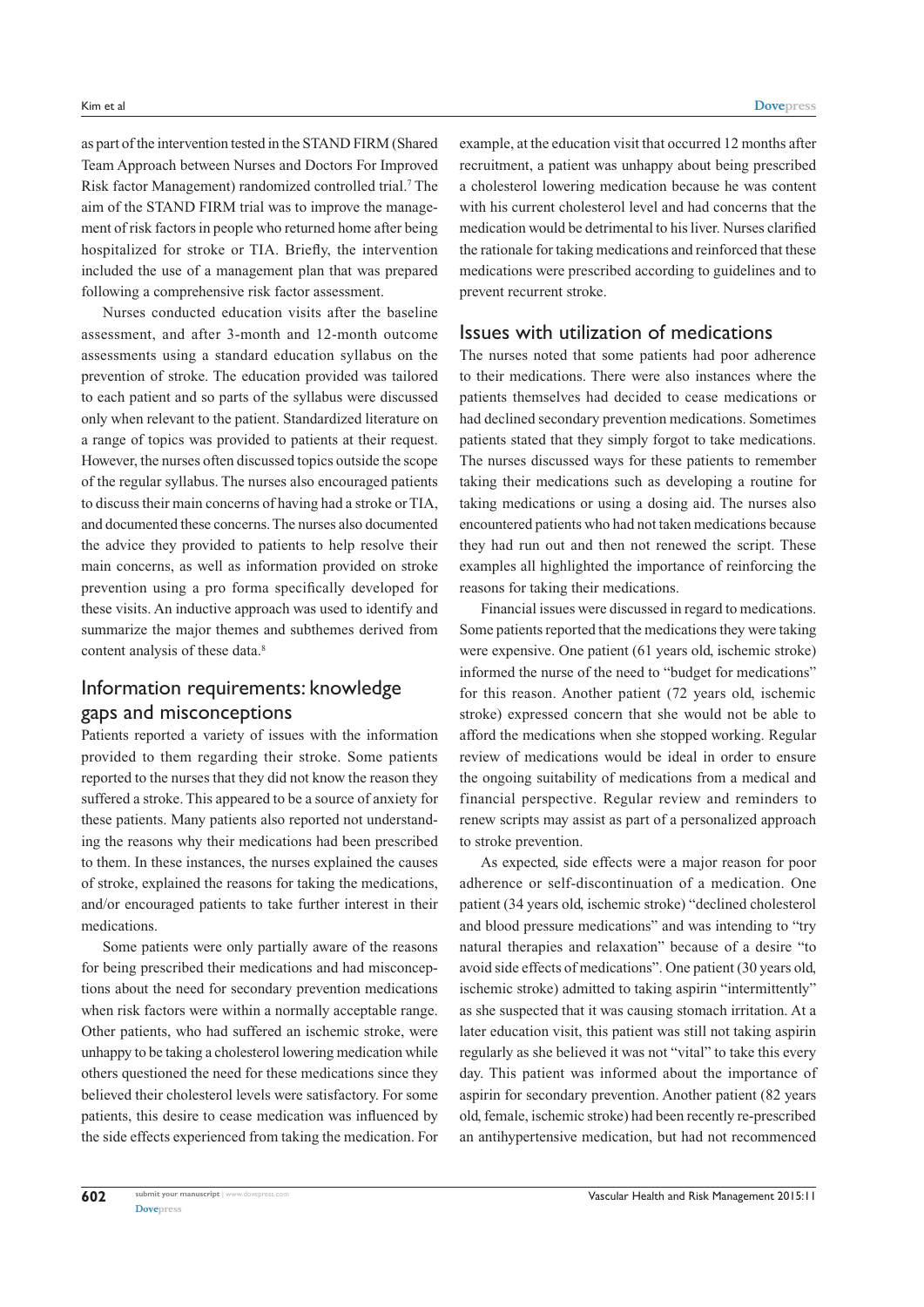taking it because she did not want the return of side effects that she had previously suffered when taking this medication. Another patient (69 years old, male, ischemic stroke) had been advised to take a cholesterol lowering medication by his general practitioner (GP), but had ceased taking this medication after reading about its possible side effects. When patients reported that side effects were reasons for poor adherence, the nurses encouraged them to seek alternative medications. For example, the patient who believed aspirin to be causing gastric irritation was encouraged to discuss using enteric-coated aspirin with their GP. Some patients experienced symptoms from taking secondary prevention medications, but tolerated the symptoms and reported that they were adherent to the medications. For these patients, the nurses suggested that they speak with their GPs to receive more frequent monitoring or to find alternative secondary prevention medications.

Some patients reported that they had completely ceased taking medications due to side effects. For example, a patient (84 years old, female, ischemic stroke) had ceased taking an antihypertensive medication after developing a cough, and was concerned that this would result in increased blood pressure. The nurse advised this patient to regularly monitor her blood pressure and to discuss alternative medications with her GP.

#### Lessons

Our case study illustrates the many challenges faced by health care providers and patients in the prevention of stroke (Table 1). The main issues identified were: 1) knowledge gaps and misconceptions; 2) factors influencing medication adherence such as communication between health care providers and patients; and 3) the need for both reinforcement of information and review of costs of medications. Intricacies of patients necessitate a personalized approach to the prevention of stroke that incorporates targeted education, regular review and consideration of personal circumstances, including affordability of care where alternate solutions may be needed.

**Table 1** Issues with the prevention of stroke and their potential solutions

| <b>Issues</b>                     | <b>Potential solutions</b>       |
|-----------------------------------|----------------------------------|
| Knowledge gaps and misconceptions | <b>Educational interventions</b> |
| Poor adherence                    | <b>Educational interventions</b> |
| • Forgetfulness                   | Regular review                   |
| • Cost of therapy                 |                                  |
| • Side effects                    |                                  |
| Communication with health care    | Individualized management        |
| providers and continuity of care  | programs with regular review     |

#### **Prevention of stroke**

In the context of stroke, primary prevention refers to use of prevention strategies or therapies for people who have not yet suffered a stroke or TIA,<sup>4</sup> while secondary prevention refers to similar approaches that are aimed at people who have already suffered a stroke or TIA to prevent stroke recurrence.<sup>5</sup> Although the interventions used for primary prevention of stroke are similar to those for secondary prevention, there are important differences in their approach. In addition, since stroke and heart disease have similar risk factors, primary prevention strategies are often based on reducing the risk of cardiovascular disease collectively because the recommendations for treatment are often the same.

In the past, the focus of primary prevention was on the treatment of individual risk factors, with treatment initiated when a threshold for that risk factor was exceeded. However, individual risk factors are not a good measure of cardiovascular risk since most risk factors have a continuous and linear association with risk of disease events occurring, and most people have more than one risk factor. Assessment of cardiovascular risk on the basis of the combined effect of multiple risk factors (often referred to as "absolute" or "global" cardiovascular risk) is more appropriate because the cumulative effects of multiple risk factors may be additive or synergistic. Therefore, the focus of primary prevention has been shifting from the treatment of individual risk factors to the management of absolute risk. Similar to other countries, in Australia, the National Vascular Disease Prevention Alliance has endorsed algorithms and tables for risk assessment and provides a summary of the recommended assessment pathway, interventions, treatment targets, and follow-up.9

Approaches to controlling risk factors for cardiovascular disease differ according to the degree of absolute risk. Lifestyle modifications are recommended for those at lower risk while more intensive treatment involving medications is recommended for those at greater risk. Importantly, a risk factor is treated, even when within a normally acceptable range, if absolute risk is high (eg,  $>15\%$  chance of a stroke or heart attack within 5 years). Over time, these risk calculation tools, that combine the effects of modifiable (eg, smoking and diabetes) and non-modifiable (eg, age and sex) risk factors, have become more sophisticated. For example, the recently released "Stroke Riskometer" is available as a smart phone application and includes a risk calculation based on a broader range of risk factors than previous tools based on the Framingham equations.10,11 This may improve precision of risk, but ongoing validation work is needed.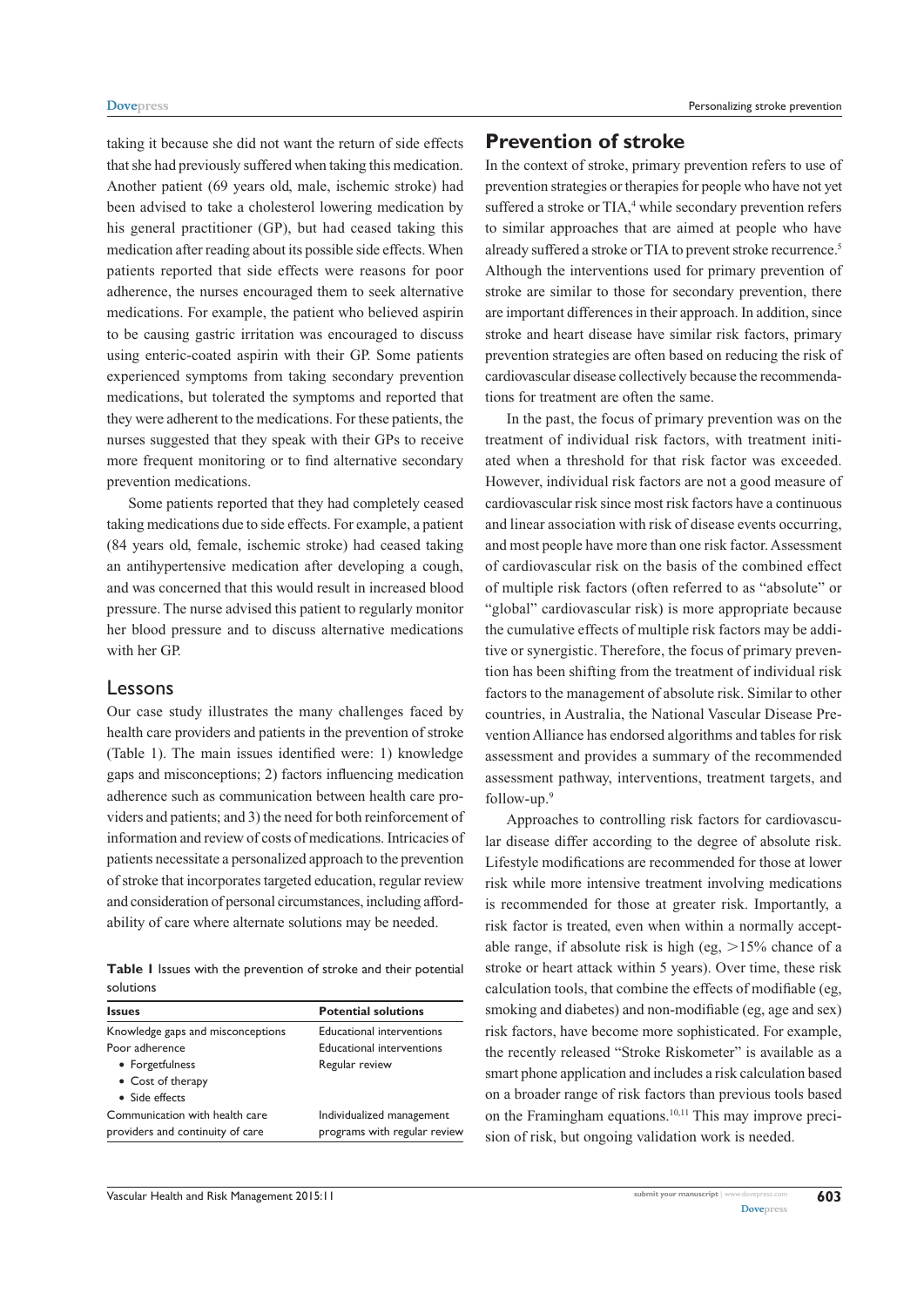Although positive lifestyle modifications for smoking, diet, and exercise are universally recommended, the major difference between primary and secondary stroke prevention is in regard to the provision of medications. Secondary prevention of stroke involves providing pharmacological and nonpharmacological interventions irrespective of absolute risk since patients with stroke are by definition already at "high risk".<sup>5</sup> The risk of stroke recurrence is approximately 11% at 1 year, 26% at 5 years, and 40% at 10 years post-stroke.12 There is also a high risk of stroke in the short-term after TIA: 9.9% at 2 days, 13.4% at 30 days, and 17.3% at 90 days.13 Since these risks are much greater than in the normal population, more aggressive pharmacological interventions are warranted. Importantly, secondary prevention strategies are more cost-effective than primary prevention strategies largely because of this very high risk, with the acknowledgment that they apply to fewer people.<sup>14</sup>

Medications recommended in guidelines for the prevention of recurrent stroke differ according to the type of stroke that the patient has suffered and the presence of other risk factors.<sup>5</sup> These recommendations, supported by meta analyses (Table 2), are summarized below:

- blood pressure-lowering therapy for patients who have suffered a stroke or TIA.15
- Cholesterol lowering therapy for patients who have suffered an ischemic stroke or TIA.16
- Antiplatelet therapy for patients without atrial fibrillation who have suffered an ischemic stroke or TIA.<sup>17,18</sup>
- Anticoagulant therapy for patients with atrial fibrillation who have suffered an ischemic stroke or TIA.<sup>19</sup>
- New oral anticoagulants (NOACs) may be used as an alternative to warfarin. Compared to warfarin all NOACs had a reduced risk of hemorrhagic stroke, and were either superior or non-inferior in terms of major bleeding risk,

except for gastrointestinal bleeding.<sup>20</sup> There are also practical advantages for the use of NOACs over warfarin:21 they are simpler to monitor because they have fixed doses and do not require monitoring of anticoagulant effects; have a short half-life; and have few drug and food interactions. The major disadvantages of NOACs include a short half-life which makes NOACs ineffective for patients with poor compliance, the absence of a blood test to determine the strength of the anticoagulant effect, no antidote for reversal of the anticoagulant effect, concerns about safety of thrombolysis while on NOACs, and the need to monitor renal function because of increases in plasma concentrations of NOACs in people with poor renal function.21 NOACs are also more expensive than warfarin, but have been shown to be cost-effective for the secondary prevention of stroke.<sup>22</sup> In Australia, these medications have been subsidized by the government under the Pharmaceutical Benefits Scheme (www.pbs.gov.au/).

The cumulative risk reductions from using a combination of these medications for secondary prevention may be substantial. Although there is limited direct evidence of the combined benefit of these medications for patients who have suffered a stroke or TIA, in simulation modeling of patients with heart attack, an estimated 75% relative risk reduction in stroke, heart attack, and death could be achieved with lifestyle modification and a combination of secondary prevention medications.<sup>23</sup> Similar benefits could be elicited for patients with stroke since stroke and heart attack have a similar pathophysiology and recommended treatment. The use of combination therapy may also be favorable because it produces greater and timelier effects at lower doses of medications, minimizes side effects, and improves adherence by simplifying the medication regimen.24–26

**Table 2** Summary of meta analyses of antihypertensive, antiplatelet, anticoagulant, and cholesterol lowering drugs used for secondary prevention in patients with stroke and TIA

| Study, year                              | Type of patients                         | <b>Primary</b>               | <b>Treatment</b>        | Control  | <b>RRR</b> with  |  |
|------------------------------------------|------------------------------------------|------------------------------|-------------------------|----------|------------------|--|
|                                          |                                          | outcome                      |                         |          | treatment % (CI) |  |
| Lakhan and Sapko, 2009 <sup>15</sup>     | Stroke, TIA                              | Stroke, MI, VD               | Blood pressure-lowering | Placebo  | $31(14-43)$      |  |
| Manktelow and Potter, 2009 <sup>16</sup> | Stroke. TIA                              | Stroke                       | <b>Statin</b>           | Placebo  | $12(0-23)$       |  |
| Algra and van Gijn, 1999 <sup>17</sup>   | Non-disabling stroke, TIA                | Stroke, MI, VD               | Aspirin                 | Placebo  | $13(6-19)$       |  |
| Halkes et al, 2008 <sup>18</sup>         | Ischemic stroke, TIA                     | Stroke, MI, VD               | Aspirin + MR-DP         | Aspirin  | $18(8-28)$       |  |
| Saxena and Koudstaal, 2004 <sup>19</sup> | NRAF and minor ischemic<br>stroke or TIA | Stroke, MI, VD               | Warfarin                | Aspirin  | $33(9 - 50)$     |  |
| Ntaios et al, 2012 <sup>20</sup>         | NRAF and stroke or TIA                   | Stroke, systemic<br>embolism | <b>NOACs</b>            | Warfarin | $15(1-26)$       |  |
|                                          |                                          | Major bleeding               | <b>NOACs</b>            | Warfarin | $14(1-25)$       |  |

**Abbreviations:** TIA, transient ischemic attack; MI, myocardial infarction; VD, vascular death; NRAF, non-rheumatic atrial fibrillation; MR-DP, modified-release dipyridamole; RRR, relative risk reduction; CI, confidence interval; NOACs, new oral anticoagulants.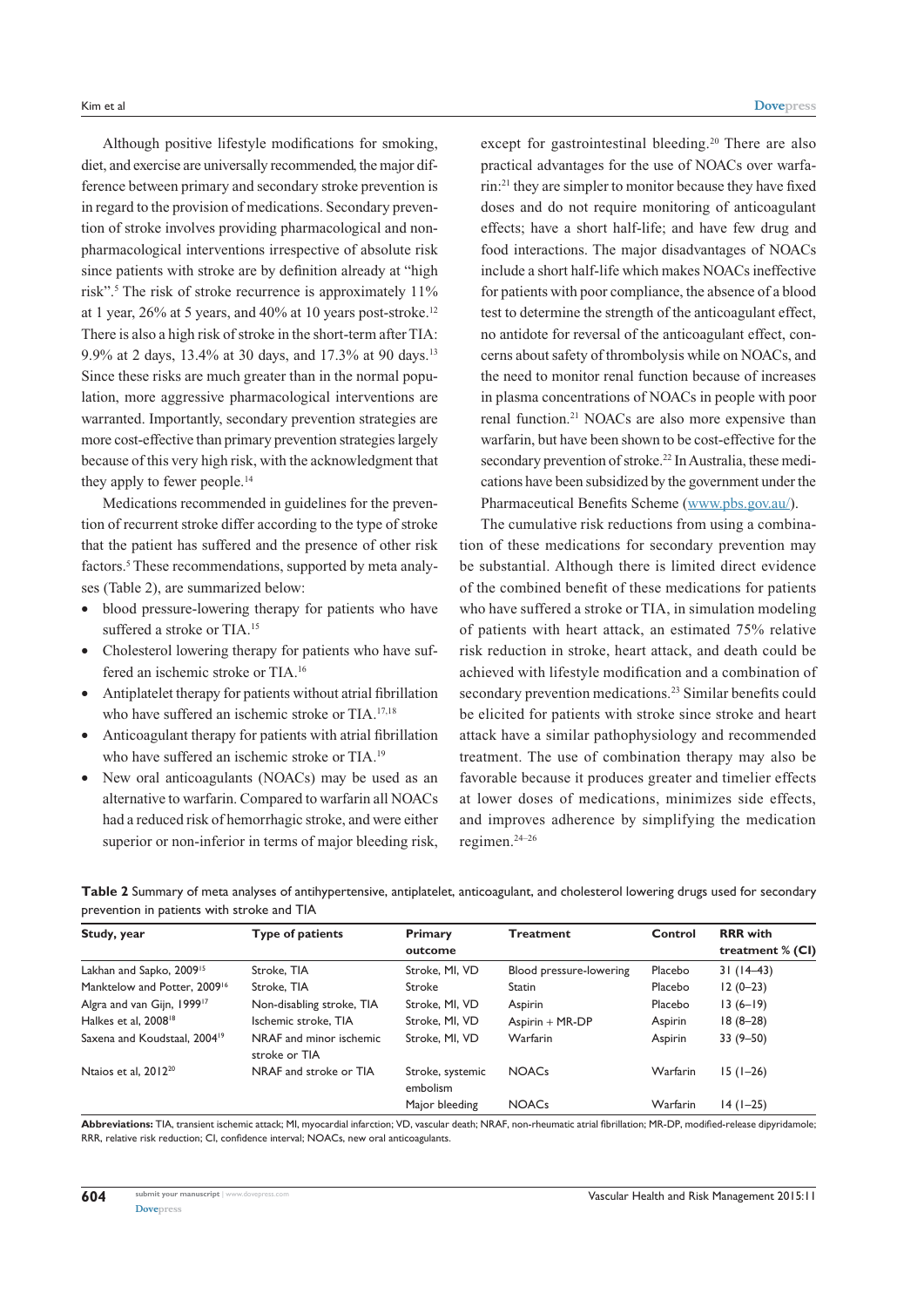### **Poor adherence and treatment gaps**

Adherence to a medication regimen is generally defined as the extent to which patients take medications as prescribed by their health care providers.<sup>27</sup> The level of adherence that is deemed as acceptable varies from study to study, but better adherence to therapy is associated with better outcomes.28,29 In an Italian study, 51% of patients newly treated for hypertension were adherent to their medication.<sup>30</sup> There is also some evidence that even patients with stroke have poor adherence to medications used for stroke prevention. In a study conducted in Canada, Khan et al assessed adherence to antihypertensive medications at 1 year after stroke.<sup>31</sup> Depending on the type of antihypertensive medication prescribed, 62%–76% of patients were taking their medication on  $\geq$ 80% of days.<sup>31</sup>

There is evidence that the utilization of therapies for the prevention of stroke can be improved. In a study conducted in the Netherlands, de Koning et  $al<sup>32</sup>$  investigated the quality of care in general practice provided to patients prior to their hospitalization for stroke. The management of hypertension, diabetes mellitus, TIA, peripheral vascular disease, cardiac failure, and angina pectoris prior to stroke was assessed by a panel of GPs. These GPs adjudicated that one-third of the patients received suboptimal care that possibly or likely failed to prevent stroke. There is also evidence that patients who have had a stroke are receiving suboptimal care.<sup>6</sup>

# **Definition of personalized medicine**

Personalized medicine may solve the problems of managing risk factors and preventing stroke. There is no universally accepted definition of personalized medicine.<sup>33</sup> Some definitions incorporate the use of genetic information to individualize the provision of health care.<sup>33,34</sup> A definition recommended by Schleidgen et al<sup>33</sup> following a systematic review, is that:

personalized medicine seeks to improve stratification and timing of health care by utilizing biological information and biomarkers on the level of molecular disease pathways, genetics, proteomics as well as metabolomics.

Similar terms to personalized medicine include "precision medicine"<sup>35</sup> and to a lesser extent "patient-centered care".<sup>36</sup> To date, routine genetic testing has not been adopted into strategies for preventing stroke because the genes associated with stroke that have been identified do not adequately predict overall stroke risk.34 However, genetic information has applications in determining the effectiveness of medications for an individual.37 For example, genetic testing can be used to improve the delivery of anticoagulant therapy.38,39

The major limitation of the definition proposed by Schleidgen et  $al<sup>33</sup>$  is that it does not incorporate individualized aspects of a patient-centered approach to health care. Patient-centered health care emphasizes consideration of patients' preferences and values, provision of emotional and physical support, education, coordination of care, and involvement of family and friends.<sup>36</sup> This can be facilitated with discussion between health care providers and patients, and shared decision-making.40 The tools used to assist clinical decision-making usually incorporate routinely collected individual clinical information that assist clinicians to deliver appropriate health care for a particular patient. Clearly, health care can be individualized regardless of whether or not genetic information is available to assist clinical decision-making. Therefore, we have adopted a broader view of personalized medicine that combines the definition proposed by Schleidgen et al<sup>33</sup> and aspects of patient-centered health care.

#### Tools to support clinical decision-making

To facilitate personalized medicine, time-poor clinicians require effective tools to support their clinical decisionmaking. In future, there is likely to be a greater reliance on software to assist clinical decision-making as this is expected to improve the quality of care provided.41 Individual clinical information can be used within the software to support a decision to treat. Evidence for the use of clinical decisionsupport software for the prevention of stroke is limited, but some benefit for its use for the management of risk factors for stroke has been demonstrated.42

There are increasingly effective risk stratification tools that assist with clinical decision-making, particularly in the primary prevention setting. In general, risk stratification tools have become more personalized with their increasing complexity. There is some qualitative evidence that the absolute cardiovascular risk approach to conveying risk is considered by patients to be personalized,<sup>43</sup> but this method of conveying risk is underutilized by clinicians.44 The development of the Stroke Riskometer and other similar smart phone applications may facilitate better utilization of an absolute risk approach to prevention management in future.<sup>11</sup>

Risk stratification is particularly important in the decision to prescribe an anticoagulant medication to patients with atrial fibrillation. Although there is evidence from randomized controlled trials of an overall benefit for patients with atrial fibrillation prescribed anticoagulant medications, patients taking these medications are at an increased risk of intracerebral hemorrhage. In addition, stroke in patients with atrial fibrillation is not always embolic. Therefore, the risks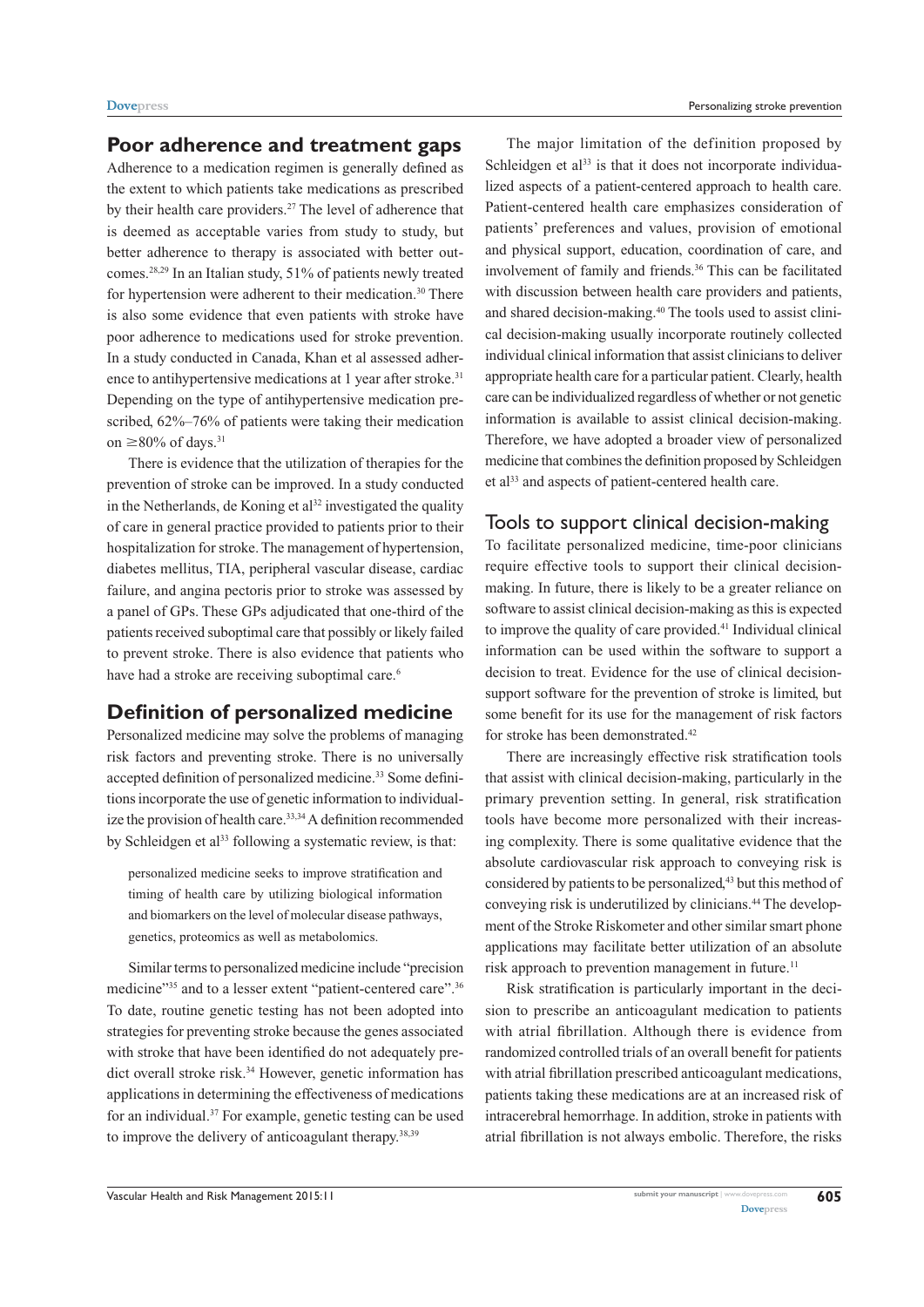and benefits of anticoagulant therapy need to be carefully considered. Use of the  $\text{CHA}_2\text{DS}_2\text{-}\text{VASc}^{45}$  and  $\text{HAS-BLED}^{45}$ risk stratification tools are recommended to help weigh up the risks of ischemic stroke and intracerebral hemorrhage in patients with atrial fibrillation and therefore assist with the decision to prescribe anticoagulant medications. The type of anticoagulant medication (eg, warfarin or NOACs) prescribed should take into account the personal circumstances of the patient and determine the best fit for ensuring adherence and maintaining quality of life, since there are advantages and disadvantages of each medication.

#### Individualized management programs

As described earlier, in the long term after stroke many patients are not prescribed medications that may help to prevent recurrent stroke<sup>46</sup> and often they have poorly controlled risk factors<sup>6,47</sup> and unmet needs.<sup>48</sup> An individualized care plan, which is developed with the patient while in hospital, may improve continuity of care once the patient returns to the community. In Australia, it is recommended that patients discuss their individualized care plan with their GP once they are discharged from hospital.<sup>49</sup> GPs and patients are encouraged to review these plans periodically. The plan typically includes information on risk factors, therapy and equipment required, and contact details of community support services. In Australia, there is an existing framework for the use of these plans that is Medicare-funded in order to provide additional incentive for GPs to use them.<sup>50</sup>

Individualized secondary prevention programs for patients with heart disease have been shown to reduce mortality by up to 25%, reduce recurrent cardiovascular events by up to 24%, improve prescription of medications, improve quality of life, and improve the management of several risk factors.51,52 Several of these studies have involved individualized risk factor assessment and management provided through general practices (Table 3).<sup>52</sup> Trials of programs for the secondary prevention of stroke are gaining momentum.<sup>53</sup> So far, programs for the secondary prevention of stroke have been tested in only a few clinical trials that have involved relatively small numbers of patients with stroke.53 These studies have been heterogeneous and have primarily demonstrated benefits for lowering blood pressure and promoting lifestyle change, but not for reducing the risk of cardiovascular disease (Table 4). However, economic modeling provides evidence for cost-effectiveness of individualized care for the management of blood pressure and lifestyle risk factors in patients who have suffered a stroke, with a median cost per quality adjusted life year gained estimated at less than AU\$5,000 (reference year  $2004$ ).<sup>14</sup>

Nurse-led care offers a complementary alternative to prevention management directed by GPs. This form of care has been shown to be effective for reducing blood pressure in patients with hypertension;<sup>54</sup> improving glycemic control and reducing mortality in patients with diabetes;<sup>55</sup> and for reaching target cholesterol levels.56 Nurse-led care can also have effects on preventing cardiovascular events in people at risk of stroke. In a study by Hendriks et al,  $57$  712 patients

**Table 3** Randomized controlled trials of programs for risk management of patients with coronary heart disease involving general practitioners

| Study, year               | n     | Follow-up | <b>Primary outcome measure</b>                                                                                         | Significant primary outcome results                    |
|---------------------------|-------|-----------|------------------------------------------------------------------------------------------------------------------------|--------------------------------------------------------|
| Murchie et al,<br>200358  | 1,343 | 5 years   | - Improvements in prescription of secondary<br>prevention therapies                                                    | - Improved pharmacological and lifestyle<br>management |
|                           |       |           | - Total mortality                                                                                                      | - Decreased risk of mortality                          |
|                           |       |           | - Coronary events                                                                                                      | - Decreased risk of coronary events                    |
| Munoz et al,<br>200759    | 983   | 3 years   | - Readmission for unstable angina, AMI, heart<br>failure, arrhythmias, stroke, or coronary artery<br>revascularization | $-$ Nil                                                |
| Khunti et al,<br>200760,* | 1,316 | I year    | - Prescription of $\beta$ -blocker for patients with AMI                                                               | $-$ More patients with AMI prescribed $\beta$ -blocker |
|                           |       |           | $-$ Total cholesterol $<$ 5 mmol/L for patients with CHD<br>- Prescription of ACEI for patients with LVSD              | $-$ More patients with CHD cholesterol $<$ 5 mmol/L    |
| Wood et al,               | 1,940 | l year    | - Blood pressure                                                                                                       | - Reduced blood pressure                               |
| 200861                    |       |           | - Blood lipids and glucose                                                                                             | - Reduced low-density lipoprotein levels               |
|                           |       |           | - Prescription of secondary prevention medications                                                                     | - Increased prescriptions to statins                   |
| Murphy et al,<br>200962   | 903   | 18 months | - Target levels for blood pressure and cholesterol                                                                     | - Decreased hospitalization                            |
|                           |       |           | - Hospital admission                                                                                                   |                                                        |
|                           |       |           | - Changes in physical and mental health status                                                                         |                                                        |

**Note:** \*Patients with coronary heart disease and chronic heart failure.

**Abbreviations:** AMI, acute myocardial infarction; CHD, coronary heart disease; LVSD, left ventricular systolic dysfunction; ACEI, ACE inhibitor.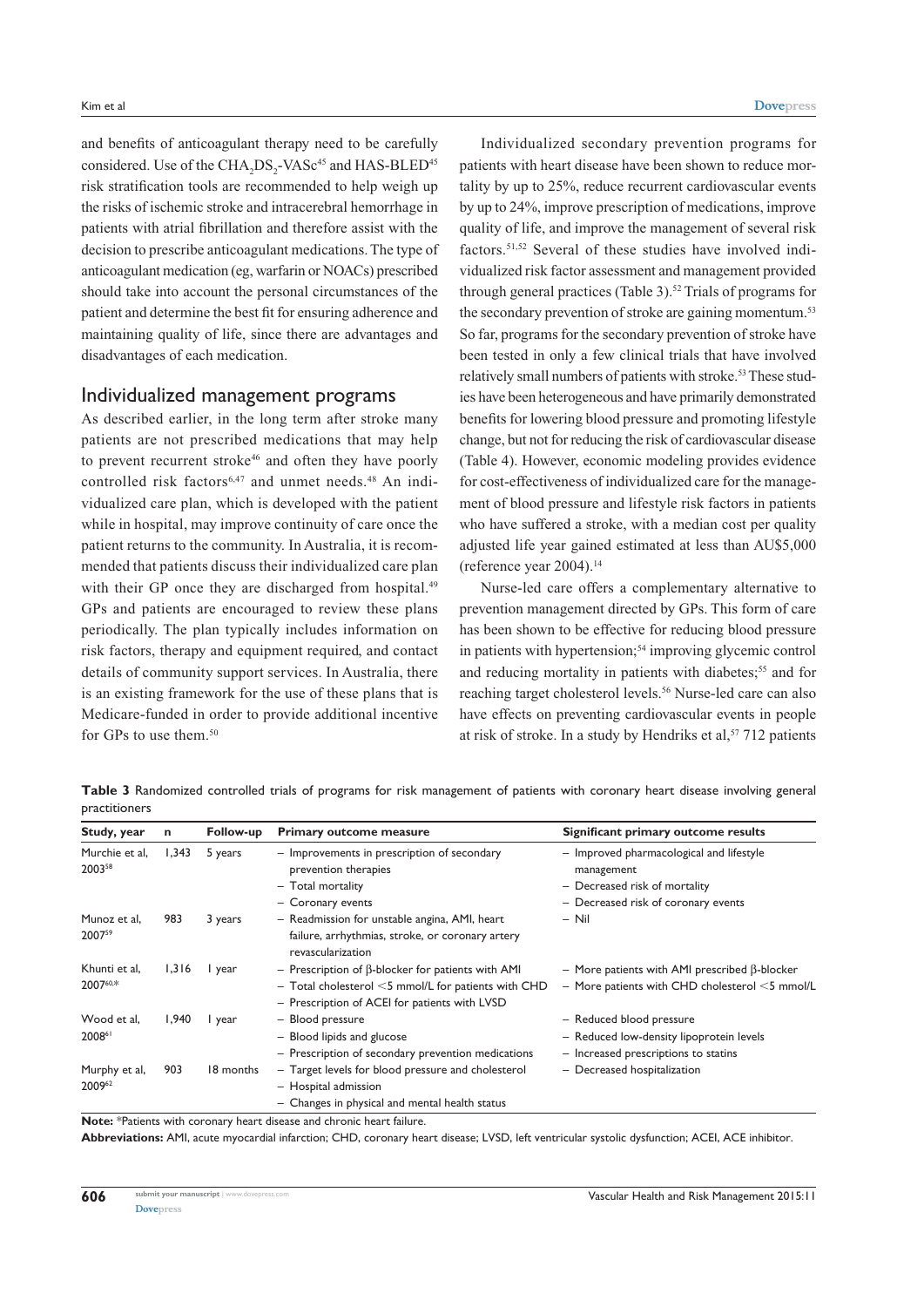| Study, year               | n   | Follow-up | <b>Primary outcome measure</b>                                                                                                                                                                                                                                                | Significant primary outcome<br>results                                    |
|---------------------------|-----|-----------|-------------------------------------------------------------------------------------------------------------------------------------------------------------------------------------------------------------------------------------------------------------------------------|---------------------------------------------------------------------------|
| Ellis et al,<br>200563    | 205 | 5 months  | $-$ Risk factors: SBP; DBP; total cholesterol; HbA<br>- Combined risk factor control                                                                                                                                                                                          | $-$ Nil                                                                   |
| Joubert et al,<br>200964  | 186 | I year    | - Blood pressure level                                                                                                                                                                                                                                                        | - Reduction in SBP                                                        |
| Allen et al,<br>200965    | 380 | 6 months  | $-$ Risk factor control: SBP $>$ 140 mmHg; DBP $>$ 90 mmHg; total<br>cholesterol $>$ 180 mg/dL; HbA <sub>1</sub> $>$ 6.5%<br>- Proportion of participants on anticoagulants<br>- Proportion of participants using method for medication compliance                            | - Improved knowledge of stroke and<br>behaviors for stroke risk reduction |
| Wolfe et al,<br>201066    | 523 | I year    | - Prescription of antihypertensive medication<br>- Antiplatelet drug prescription<br>- Smoking cessation                                                                                                                                                                      | – Nil                                                                     |
| Flemming et al,<br>201367 | 4 I | I year    | - Change in cardiovascular risk factors (SBP; LDL; HDL; triglycerides;<br>$HbA_{1}$ ; BMI; Framingham cardiovascular risk score)<br>- Achievement of targets for cardiovascular risk factors<br>- Number of vascular events<br>- Adherence to secondary prevention medication | - Reduction in LDL, Framingham<br>cardiovascular risk score, and SBP      |

| Table 4 Randomized controlled trials of programs for risk management of patients with stroke involving general practitioners |  |  |  |  |
|------------------------------------------------------------------------------------------------------------------------------|--|--|--|--|
|------------------------------------------------------------------------------------------------------------------------------|--|--|--|--|

**bbreviations:** SBP, systolic blood pressure; DBP, diastolic blood pressure; HbA<sub>10</sub>, glycated hemoglobin; LDL, low-density lipoprotein; HDL, high-density lipoprotein; BMI, body mass index.

with AF were randomized to nurse-led or usual care. Nurses used guideline-based decision-support software to recommend therapy. Symptoms, type of AF, and the risk of stroke were considered when making the recommendations. These recommendations were approved by a cardiologist. Patients in the nurse-led care group had a 72% reduction in the risk of cardiovascular death and a 34% reduction in the risk of cardiovascular hospitalizations when compared to patients provided with usual care.

## Education to improve adherence to therapies

Many factors have been found to affect adherence to therapy, including health system, patient, and clinician factors.27 For example, non-adherence due to cost of medications may be affected by all three factors: high medication costs which may discourage utilization; patients may not purchase recommended medications because the cost of the medication outweighs their perceived benefit; and clinicians may prescribe a medication that is inappropriate for a patient's financial situation. In addition, caregivers play an important role in patients' care and the education of caregivers can improve adherence to therapies prescribed to the patient.<sup>68</sup>

Personalized approaches to education may be preferred in order to improve adherence to prescribed therapies and uptake of positive lifestyle modifications. Improving patient knowledge about stroke and the benefits of secondary prevention medications is important because attitudes to medications affect their utilization. Patients who believed the benefits of their medication to be low were found to be less likely to be

adherent when compared to patients who believed that the benefits of their medications were outweighed by the negatives.69 Similarly, in a study of patients who had suffered a stroke, those who reported poor adherence to medications more often believed that their medications were not useful.<sup>70</sup> Ongoing utilization of secondary prevention medications is associated with a better understanding of reasons for taking medications.<sup>71,72</sup>

Educating patients about the medications and lifestyle changes that reduce the risk of stroke recurrence are likely to improve adherence to recommended therapies.73 There is some evidence that providing detailed information about medications improves adherence.<sup>74</sup> The effect of these educational interventions on clinical outcomes such as recurrent stroke and mortality is unknown. However, such interventions should be considered as better adherence to medications is associated with better outcomes.28,29 Education has also been shown to be effective for improving clinical outcomes in patients with heart disease, and so may be similarly effective for patients who have suffered a stroke.<sup>75</sup> In patients with heart disease, secondary prevention programs with risk factor education and counseling reduced all-cause mortality by 13%, and improved risk factor profiles and utilization of prevention medications.75

The method of educating patients is important when encouraging better adherence to recommended lifestyle changes. Advice to change behaviors for stroke prevention is most effective at changing health behaviors when using a motivational interviewing framework.76 Motivational interviewing is a counseling method used to encourage behavior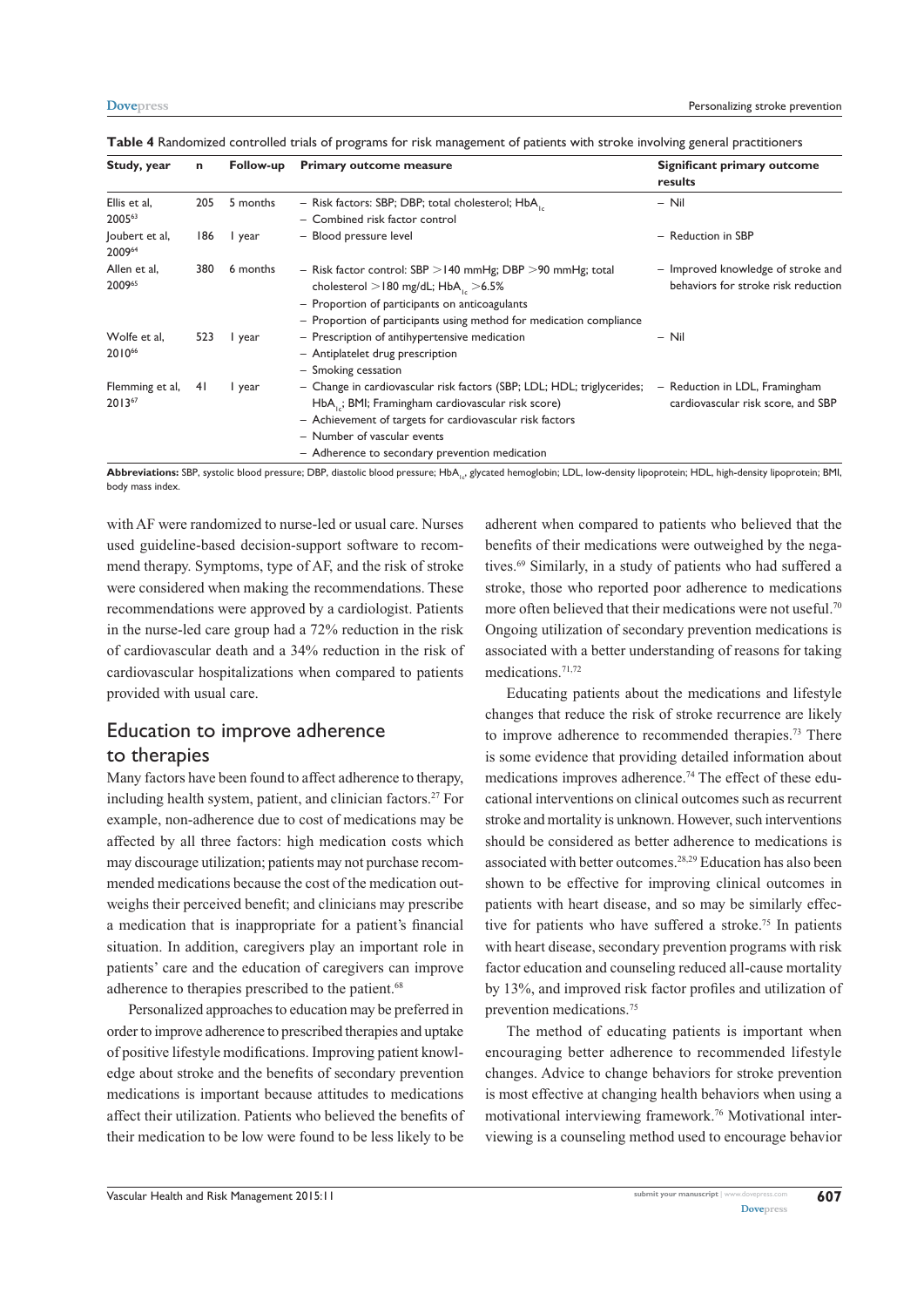change by building motivation to change in a way that is directive and patient-centered.76,77 The four guiding principles of motivational interviewing are: 1) resisting the righting reflex and exploring motivations for change; 2) understanding patients' motivations; 3) listening with empathy; 4) empowering your patient.77 Motivational interviewing is effective for reducing alcohol consumption, weight, serum cholesterol levels, and systolic blood pressure,76 increasing smoking cessation,78 and improving adherence to antihypertensive medications.79 There may be merit in using social media and digital platforms to deliver personalized patient education in future, but this requires further research to determine its effectiveness in encouraging behavior change.<sup>80-82</sup>

### Limitations of a personalized approach

Personalized health care may require considerable time investment from health care providers and patients, particularly the educational interventions for encouraging lifestyle behavior change. Multiple education sessions are recommended in order to have patients consider changes, prepare for change, and maintain change.<sup>83</sup> In addition, clinicians require training in effective educational techniques such as motivational interviewing.

A personalized approach to health care may be limited depending on the patient's level of autonomy. For example, patients who are cognitively impaired may not be able to express their preferences and values, and therefore would be unable to actively participate in the decision-making process about their treatment. Health care providers would require greater input from the patient's family or carer in these instances.

There may be challenges to providing personalized care for people with concurrent illnesses. There may be difficulties coordinating care when consultations with multiple health care providers are required and conflicting recommendations from different providers may need resolution. Generally, patients with several concurrent illnesses require a greater number of medications. Promoting adherence to therapies can be challenging in these circumstances. Funding policies for chronic disease management that support more streamlined care between multiple clinicians and permit greater time for education are required. In Australia, GPs are reimbursed for providing or coordinating such activities through Medicare, the national public health care scheme.

# **Conclusion**

Improvements in the prevention of stroke can be achieved with greater personalization of care. Firstly, appropriate

selection of patients eligible for therapies is required and should be based on their risk profile. Selection of eligible patients has become more personalized with the development of more complex risk stratification tools. Secondly, in those found to be eligible for therapies used for the prevention of stroke, personalized care should be provided. Patients' preferences and values should be considered in a coordinated model of care. Additionally, provision of emotional and physical support, education and involvement of family and friends is recommended.

Existing treatment protocols recommended in guidelines may change as risk stratification tools are constantly refined. Further work is required to develop effective care planning and education interventions for the prevention of stroke. Tools to facilitate shared decision-making for time-poor clinicians and appropriate funding policies to support these activities are needed, including those that maximize the potential for interdisciplinary care and communication. Overall, personalized medicine in the context of stroke assists delivery of therapy and may improve adherence to prescribed therapies, which in turn should improve outcomes for patients.

## **Acknowledgments**

The STAND FIRM trial was funded by the NHMRC (586605). Thanks to Sue Mosley and Mary Staios who undertook the education visits for the STAND FIRM trial.

## **Disclosure**

DAC has an unrestricted educational grant from Boehringer Ingelheim for the Victorian Stroke Telemedicine Project and the Australian Stroke Clinical Registry. AGT was supported by NHMRC grant 1042600. DAC was supported by a research fellowship from the NHMRC (1063761) co-funded by National Heart Foundation. MRN has participated in trials that have received funding from SmithKline Beecham, Astra-Zeneca, Bayer, Sanofi-Aventis, Merck Sharp and Dohme, Pfizer, Servier Laboratories, and Bristol-Myers Squibb and has served on advisory boards for Sanofi-Aventis, Novartis, Schering-Plough, Solvay Pharmaceuticals, and AMGEN. He has also prepared educational material for Servier Laboratories, AstraZeneca, Bristol-Myers Squibb, and MediMark and received conference and travel support from Bayer HealthCare AG, Merck Sharp and Dohme, Novartis, and Sanofi-Aventis. CFB has an unrestricted educational grant from Boehringer Ingelheim for the Victorian Stroke Telemedicine Project. The authors have no other conflicts of interest to disclose.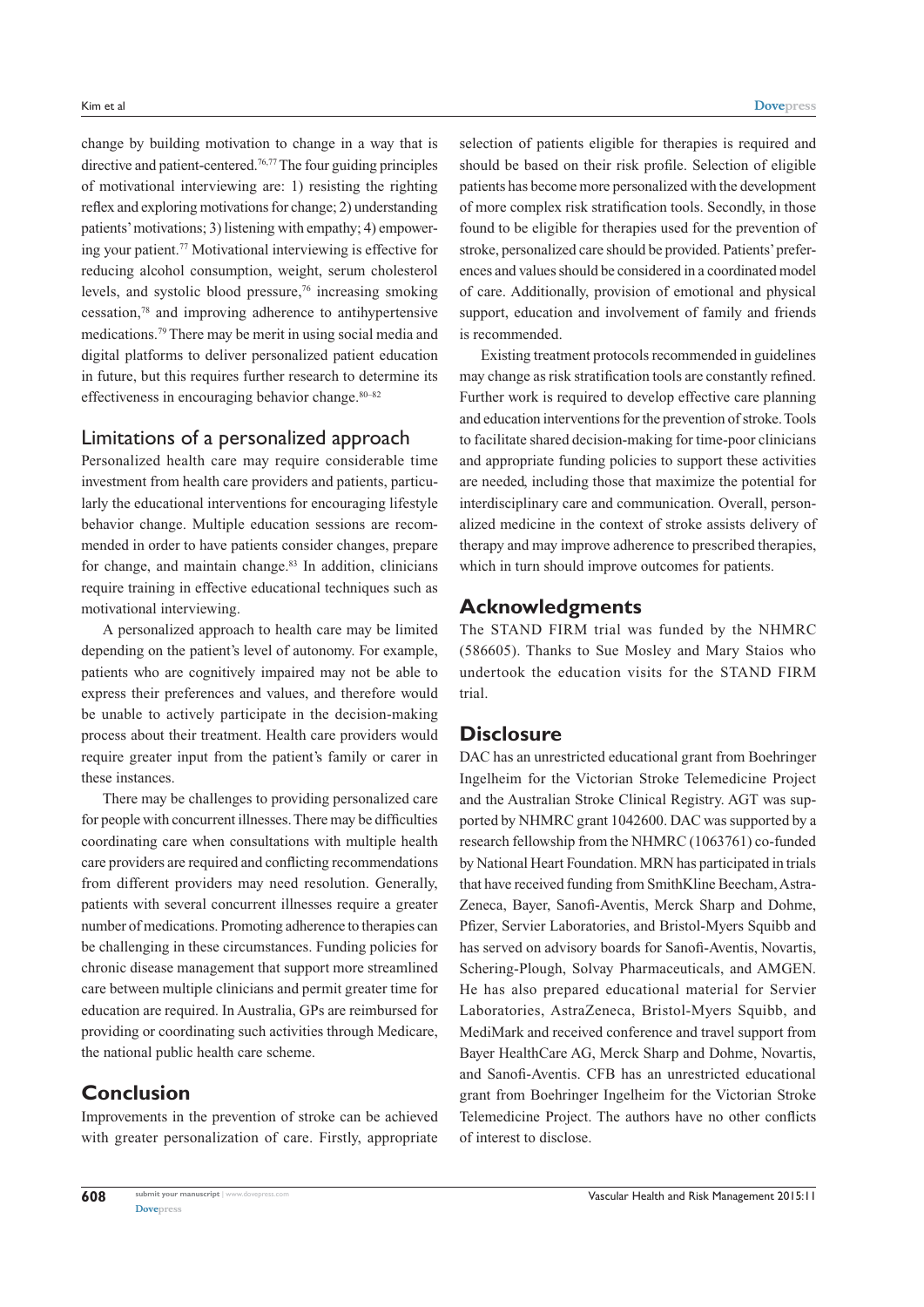#### **References**

- 1. O'Donnell MJ, Xavier D, Liu L, et al. Risk factors for ischaemic and intracerebral haemorrhagic stroke in 22 countries (the INTERSTROKE study): a case-control study. *Lancet*. 2010;376(9735):112–123.
- 2. Murray CJ, Lopez AD. Measuring the Global Burden of Disease. *N Engl J Med*. 2013;369(5):448–457.
- 3. Feigin VL, Forouzanfar MH, Krishnamurthi R, et al. Global and regional burden of stroke during 1990–2010: findings from the Global Burden of Disease Study 2010. *Lancet*. 2014;383(9913):245–254.
- 4. Meschia JF, Bushnell C, Boden-Albala B, et al. Guidelines for the primary prevention of stroke: a statement for healthcare professionals from the American Heart Association/American Stroke Association. *Stroke*. 2014;45(12):3754–3832.
- 5. Kernan WN, Ovbiagele B, Black HR, et al. Guidelines for the prevention of stroke in patients with stroke and transient ischemic attack: a guideline for healthcare professionals from the American Heart Association/ American Stroke Association. *Stroke*. 2014;45(7):2160–2236.
- 6. Heuschmann PU, Kircher J, Nowe T, et al. Control of main risk factors after ischaemic stroke across Europe: data from the stroke-specific module of the EUROASPIRE III survey. *Eur J Prev Cardiol*. 2015; 22(10):1354–1362.
- 7. Thrift AG, Srikanth VK, Nelson MR, et al. Risk factor management in survivors of stroke: a double-blind, cluster-randomized, controlled trial. *Int J Stroke*. 2014;9(5):652–657.
- 8. Thomas DR. A General Inductive Approach for Analyzing Qualitative Evaluation Data. *American Journal of Evaluation*. 2006; 27(2):237–246.
- 9. Australian Government National Health and Medical Research Council [homepage on the Internet]. Guidelines for the management of absolute cardiovascular disease risk. National Vascular Disease Prevention Alliance; 2012. Available from: https://www.nhmrc.gov.au/guidelinespublications/ext10. Accessed October 14, 2015.
- 10. Feigin VL, Norrving B. A new paradigm for primary prevention strategy in people with elevated risk of stroke. *Int J Stroke*. 2014; 9(5):624–626.
- 11. Parmar P, Krishnamurthi R, Ikram MA, et al. The Stroke Riskometer(TM) App: validation of a data collection tool and stroke risk predictor. *Int J Stroke*. 2015;10(2):231–244.
- 12. Mohan KM, Wolfe CD, Rudd AG, Heuschmann PU, Kolominsky-Rabas PL, Grieve AP. Risk and cumulative risk of stroke recurrence: a systematic review and meta-analysis. *Stroke*. 2011; 42(5):1489–1494.
- 13. Wu CM, McLaughlin K, Lorenzetti DL, Hill MD, Manns BJ, Ghali WA. Early Risk of Stroke After Transient Ischemic Attack: A Systematic Review and Meta-analysis. *Arch Intern Med*. 2007;167(22):2417–2422.
- 14. Cadilhac DA, Carter R, Thrift AG, Dewey HM. Organized blood pressure control programs to prevent stroke in Australia: would they be cost-effective? *Stroke*. 2012;43(5):1370–1375.
- 15. Lakhan SE, Sapko MT. Blood pressure lowering treatment for preventing stroke recurrence: a systematic review and meta-analysis. *Int Arch Med*. 2009;2(1):30.
- 16. Manktelow BN, Potter JF. Interventions in the management of serum lipids for preventing stroke recurrence. *Stroke*. 2009;8;(3):CD002091.
- 17. Algra A, van Gijn J. Cumulative meta-analysis of aspirin efficacy after cerebral ischaemia of arterial origin. *J Neurol Neurosurg Psychiatry*. 1999;66(2):255.
- 18. Halkes PH, Gray LJ, Bath PM, et al. Dipyridamole plus aspirin versus aspirin alone in secondary prevention after TIA or stroke: a meta-analysis by risk. *J Neurol Neurosurg Psychiatry*. 2008;79(11):1218–1223.
- 19. Saxena R, Koudstaal P. Anticoagulants versus antiplatelet therapy for preventing stroke in patients with nonrheumatic atrial fibrillation and a history of stroke or transient ischemic attack. *Cochrane Database Syst Rev*. 2004;(4):CD000187.
- 20. Ntaios G, Papavasileiou V, Diener H-C, Makaritsis K, Michel P. Nonvitamin-K-antagonist oral anticoagulants in patients with atrial fibrillation and previous stroke or transient ischemic attack: a systematic review and meta-analysis of randomized controlled trials. *Stroke*. 2012; 43(12):3298–3304.
- 21. Hankey GJ. Anticoagulant therapy for patients with ischaemic stroke. *Nat Rev Neurol*. 2012;8(6):319–328.
- 22. Kamel H, Johnston SC, Easton JD, Kim AS. Cost-Effectiveness of Dabigatran Compared With Warfarin for Stroke Prevention in Patients With Atrial Fibrillation and Prior Stroke or Transient Ischemic Attack. *Stroke*. 2012;43(3):881–883.
- 23. Working Group on the Summit on Combination Therapy for CVD; Yusuf S, Attaran A, et al. Combination pharmacotherapy to prevent cardiovascular disease: present status and challenges. *Eur Heart J*. 2014;35(6):353–364.
- 24. Chobanian AV, Bakris GL, Black HR, et al. Seventh report of the Joint National Committee on Prevention, Detection, Evaluation, and Treatment of High Blood Pressure. *Hypertension*. 2003;42(6): 1206–1252.
- 25. Kripalani S, Yao X, Haynes RB. Interventions to enhance medication adherence in chronic medical conditions: a systematic review. *Arch Intern Med*. 2007;167(6):540–550.
- 26. Haynes RB, Ackloo E, Sahota N, McDonald HP, Yao X. Interventions for enhancing medication adherence. *Cochrane Database Syst Rev*. 2008;(2):CD000011.
- 27. Osterberg L, Blaschke T. Adherence to medication. *N Engl J Med*. 2005;353(5):487–497.
- 28. Chowdhury R, Khan H, Heydon E, et al. Adherence to cardiovascular therapy: a meta-analysis of prevalence and clinical consequences. *Eur Heart J*. 2013;34(38):2940–2948.
- 29. Perreault S, Yu AY, Cote R, Dragomir A, White-Guay B, Dumas S. Adherence to antihypertensive agents after ischemic stroke and risk of cardiovascular outcomes. *Neurology*. 2012;79(20):2037–2043.
- 30. Mazzaglia G, Ambrosioni E, Alacqua M, et al. Adherence to antihypertensive medications and cardiovascular morbidity among newly diagnosed hypertensive patients. *Circulation*. 2009;120(16): 1598–1605.
- 31. Khan NA, Yun L, Humphries K, Kapral M. Antihypertensive drug use and adherence after stroke: are there sex differences? *Stroke*. 2010; 41(7):1445–1449.
- 32. de Koning JS, Klazinga NS, Koudstaal PJ, et al. Quality of care in stroke prevention: results of an audit study among general practitioners. *Prev Med*. 2004;38(2):129–136.
- 33. Schleidgen S, Klingler C, Bertram T, Rogowski WH, Marckmann G. What is personalized medicine: sharpening a vague term based on a systematic literature review. *BMC Med Ethics*. 2013;14:55.
- 34. Markus HS. Stroke genetics: prospects for personalized medicine. *BMC Med*. 2012;10:113.
- 35. Collins FS, Varmus H. A new initiative on precision medicine. *N Engl J Med*. 2015;372(9):793–795.
- 36. Australian Commission on Safety and Quality in Health Care (ACSQHC). *Patient-Centred Care: Improving Quality and Safety Through Partnerships with Patients and Consumers*. Sydney: *ACSQHC*; 2011. Available from: http://www.safetyandquality.gov.au/wp-content/ uploads/2012/03/PCC\_Paper\_August.pdf. Accessed October 16, 2015.
- 37. Wilkinson GR. Drug metabolism and variability among patients in drug response. *N Engl J Med*. 2005;352(21):2211–2221.
- 38. Pirmohamed M, Burnside G, Eriksson N, et al. A randomized trial of genotype-guided dosing of warfarin. *N Engl J Med*. 2013; 369(24):2294–2303.
- 39. Verhoef TI, Ragia G, de Boer A, et al. A randomized trial of genotypeguided dosing of acenocoumarol and phenprocoumon. *N Engl J Med*. 2013;369(24):2304–2312.
- 40. Hoffmann TC, Legare F, Simmons MB, et al. Shared decision making: what do clinicians need to know and why should they bother? *Med J Aust*. 2014;201(1):35–39.
- 41. Murphy ME, Fahey T, Smith SM. Computer-based clinical decision support for general practitioners. *Fam Pract*. 2014;31(5):497–498.
- 42. Garg AX, Adhikari NK, McDonald H, et al. Effects of computerized clinical decision support systems on practitioner performance and patient outcomes: a systematic review. *JAMA*. 2005;293(10):1223–1238.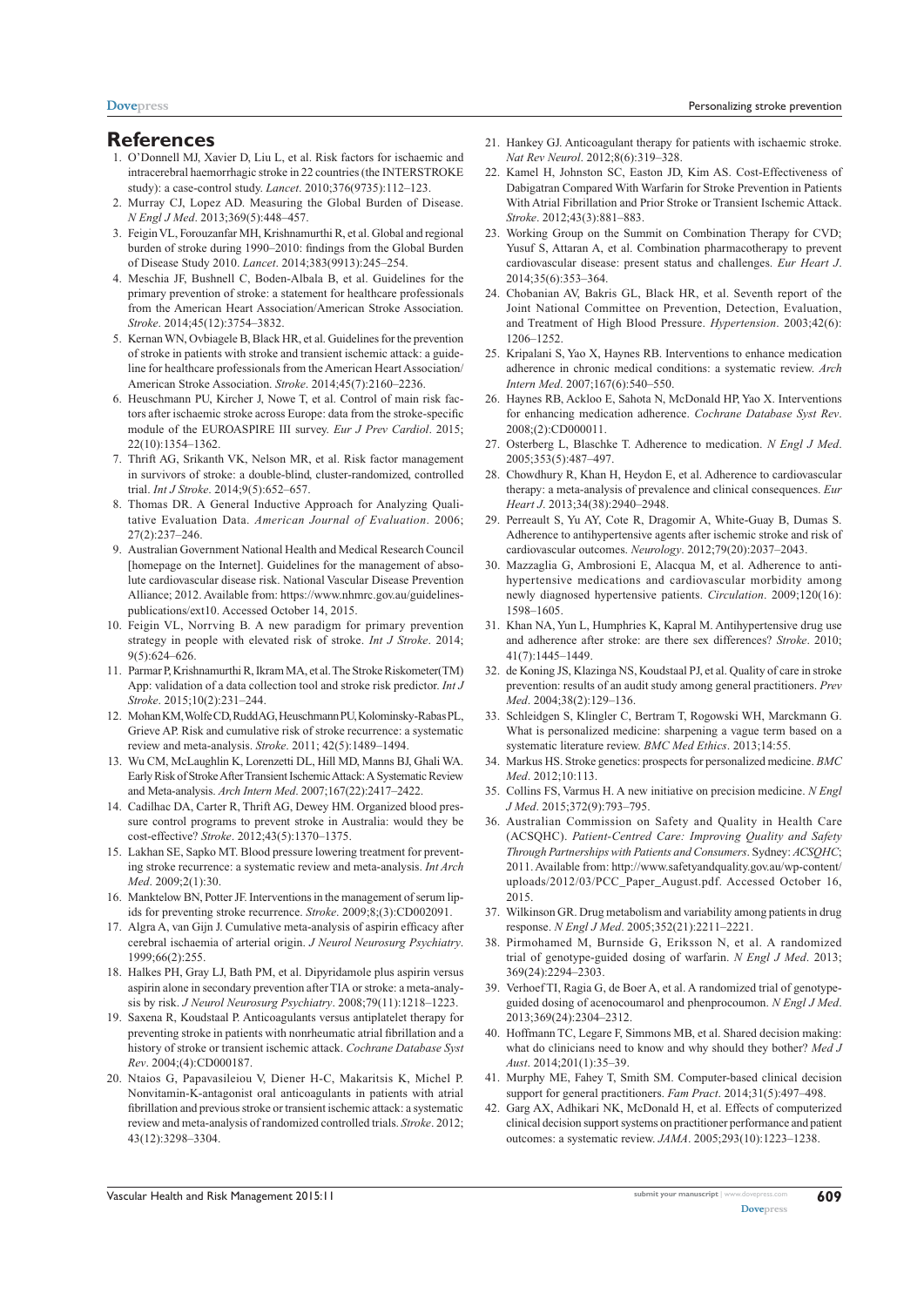43. Hill S, Spink J, Cadilhac D, et al. Absolute risk representation in cardiovascular disease prevention: comprehension and preferences of health care consumers and general practitioners involved in a focus group study. *BMC Public Health.* 2010;10:108.

Kim et al

- 44. Jansen J, Bonner C, McKinn S, et al. General practitioners' use of absolute risk versus individual risk factors in cardiovascular disease prevention: an experimental study. *BMJ Open*. 2014;4(5):e004812.
- 45. Lane DA, Lip GY. Use of the CHA2DS2-VASc and HAS-BLED Scores to aid decision making for thromboprophylaxis in nonvalvular atrial fibrillation. *Circulation*. 2012;126(7):860–865.
- 46. Heeley E, Anderson C, Patel A, et al. Disparities between prescribing of secondary prevention therapies for stroke and coronary artery disease in general practice. *Int J Stroke*. 2012;7(8):649–654.
- 47. Saposnik G, Goodman SG, Leiter LA, et al. Applying the Evidence: Do Patients With Stroke, Coronary Artery Disease, or Both Achieve Similar Treatment Goals? *Stroke*. 2009;40(4):1417–1424.
- 48. Andrew NE, Kilkenny MF, Naylor R, et al. Understanding long-term unmet needs in Australian survivors of stroke. *Int J Stroke*. 2014;9 Suppl  $A100:106-112$ .
- 49. National Stroke Foundation. *Clinical Guidelines for Acute Stroke Management*. Melbourne: National Stroke Foundation; 2010. Available from: https://www.nhmrc.gov.au/\_files\_nhmrc/publications/ attachments/cp126.pdf. Accessed October 16, 2015.
- 50. Australian Government Department of Health [homepage on the Internet. Chronic Disease Management (formerly Enhanced Primary Care or EPC) – GP services. Australian Government Department of Health; 2014. Available from: http://www.health.gov.au/internet/main/ publishing.nsf/content/mbsprimarycare-chronicdiseasemanagement. Accessed October 14, 2015.
- 51. Clark AM, Haykowsky M, Kryworuchko J, et al. A meta-analysis of randomized control trials of home-based secondary prevention programs for coronary artery disease. *Eur J Cardiovasc Prev Rehabil*. 2010; 17(3):261–270.
- 52. Buckley BS, Byrne MC, Smith SM. Service organisation for the secondary prevention of ischaemic heart disease in primary care. *Cochrane Database Syst Rev*. 2010(3):CD006772.
- 53. Lager KE, Mistri AK, Khunti K, Haunton VJ, Sett AK, Wilson AD. Interventions for improving modifiable risk factor control in the secondary prevention of stroke. *Cochrane Database Syst Rev*. 2014;5: CD009103.
- 54. Fahey T, Schroeder K, Ebrahim S. Interventions used to improve control of blood pressure in patients with hypertension. *Cochrane Database Syst Rev*. 2006(2):CD005182.
- 55. Renders CM, Valk GD, Griffin S, Wagner EH, Eijk JT, Assendelft WJ. Interventions to improve the management of diabetes mellitus in primary care, outpatient and community settings. *Cochrane Database Syst Rev*. 2001(1):CD001481.
- 56. Shaffer J, Wexler LF. Reducing low-density lipoprotein cholesterol levels in an ambulatory care system. Results of a multidisciplinary collaborative practice lipid clinic compared with traditional physician-based care. *Arch Intern Med*. 1995;155(21):2330–2335.
- 57. Hendriks JM, de Wit R, Crijns HJ, et al. Nurse-led care vs usual care for patients with atrial fibrillation: results of a randomized trial of integrated chronic care vs routine clinical care in ambulatory patients with atrial fibrillation. *Eur Heart J*. 2012;33(21):2692–2699.
- 58. Murchie P, Campbell NC, Ritchie LD, Simpson JA, Thain J. Secondary prevention clinics for coronary heart disease: four year follow up of a randomised controlled trial in primary care. *BMJ*. 2003; 326(7380):84.
- 59. Munoz MA, Vila J, Cabañero M, et al. Efficacy of an intensive prevention program in coronary patients in primary care, a randomised clinical trial. *Int J Cardiol*. 2007;118(3):312–320.
- 60. Khunti K, Stone M, Paul S, et al. Disease management programme for secondary prevention of coronary heart disease and heart failure in primary care: a cluster randomised controlled trial. *Heart*. 2007; 93(11):1398–1405.
- 61. Wood DA, Kotseva K, Connolly S, et al. Nurse-coordinated multidisciplinary, family-based cardiovascular disease prevention programme (EUROACTION) for patients with coronary heart disease and asymptomatic individuals at high risk of cardiovascular disease: a paired, cluster-randomised controlled trial. *Lancet*. 2008; 371(9629):1999–2012.
- 62. Murphy AW, Cupples ME, Smith SM, et al. Effect of tailored practice and patient care plans on secondary prevention of heart disease in general practice: cluster randomised controlled trial. *BMJ*. 2009;339:b4220.
- 63. Ellis G, Rodger J, McAlpine C, Langhorne P. The impact of stroke nurse specialist input on risk factor modification: a randomised controlled trial. *Age Ageing*. 2005;34(4):389–392.
- 64. Joubert J, Reid C, Barton D, et al. Integrated care improves risk-factor modification after stroke: initial results of the Integrated Care for the Reduction of Secondary Stroke model. *J Neurol Neurosurg Psychiatry*. 2009;80(3):279–284.
- 65. Allen K, Hazelett S, Jarjoura D, et al. A randomized trial testing the superiority of a postdischarge care management model for stroke survivors. *J Stroke Cerebrovasc Dis*. 2009;18(6):443–452.
- 66. Wolfe CDA, Redfern J, Rudd AG, Grieve AP, Heuschmann PU, McKevitt C. Cluster randomized controlled trial of a patient and general practitioner intervention to improve the management of multiple risk factors after stroke. *Stroke*. 2010;41(11):2470–2476.
- 67. Flemming KD, Allison TG, Covalt JL, Herzig DE, Brown RD. Utility of a post-hospitalization stroke prevention program managed by nurses. *Hosp Pract (1995)*. 2013;41(3):70–79.
- 68. Ferguson C, Inglis SC, Newton PJ, Middleton S, Macdonald PS, Davidson PM. The caregiver role in thromboprophylaxis management in atrial fibrillation: A literature review. *Eur J Cardiovasc Nurs*. 2015; 14(2):98–107.
- 69. Chambers JA, O'Carroll RE, Hamilton B, et al. Adherence to medication in stroke survivors: a qualitative comparison of low and high adherers. *Br J Health Psychol*. 2011;16(3):592–609.
- 70. Sjölander M, Eriksson M, Glader EL. The association between patients' beliefs about medicines and adherence to drug treatment after stroke: a cross-sectional questionnaire survey. *BMJ Open*. 2013; 3(9):e003551.
- 71. Bushnell CD, Zimmer LO, Pan W, et al. Persistence With Stroke Prevention Medications 3 Months After Hospitalization. *Arch Neurol*. 2010;67(12):1456–1463.
- 72. Bushnell CD, Olson DM, Zhao X, et al. Secondary preventive medication persistence and adherence 1 year after stroke. *Neurology*. 2011;77(12):1182–1190.
- 73. Maasland L, Brouwer-Goossensen D, den Hertog HM, Koudstaal PJ, Dippel DW. Health education in patients with a recent stroke or transient ischaemic attack: a comprehensive review. *Int J Stroke*. 2011; 6(1):67–74.
- 74. Hohmann C, Neumann-Haefelin T, Klotz JM, Freidank A, Radziwill R. Adherence to hospital discharge medication in patients with ischemic stroke: a prospective, interventional 2-phase study. *Stroke*. 2013; 44(2):522–524.
- 75. Clark AM, Hartling L, Vandermeer B, McAlister FA. Meta-analysis: secondary prevention programs for patients with coronary artery disease. *Ann Intern Med*. 2005;143(9):659–672.
- 76. Rubak S, Sandbæk A, Lauritzen T, Christensen B. Motivational interviewing: a systematic review and meta-analysis. *Br J Gen Pract*. 2005;55(513):305–312.
- 77. Hall K, Gibbie T, Lubman DI. Motivational interviewing techniques facilitating behaviour change in the general practice setting. *Aust Fam Physician*. 2012;41(9):660–667.
- 78. Lai DT, Cahill K, Qin Y, Tang JL. Motivational interviewing for smoking cessation. *Cochrane Database Syst Rev*. 2010(1):CD006936.
- 79. Schroeder K, Fahey T, Ebrahim S. Interventions for improving adherence to treatment in patients with high blood pressure in ambulatory settings. *Cochrane Database Syst Rev*. 2004(2): CD004804.